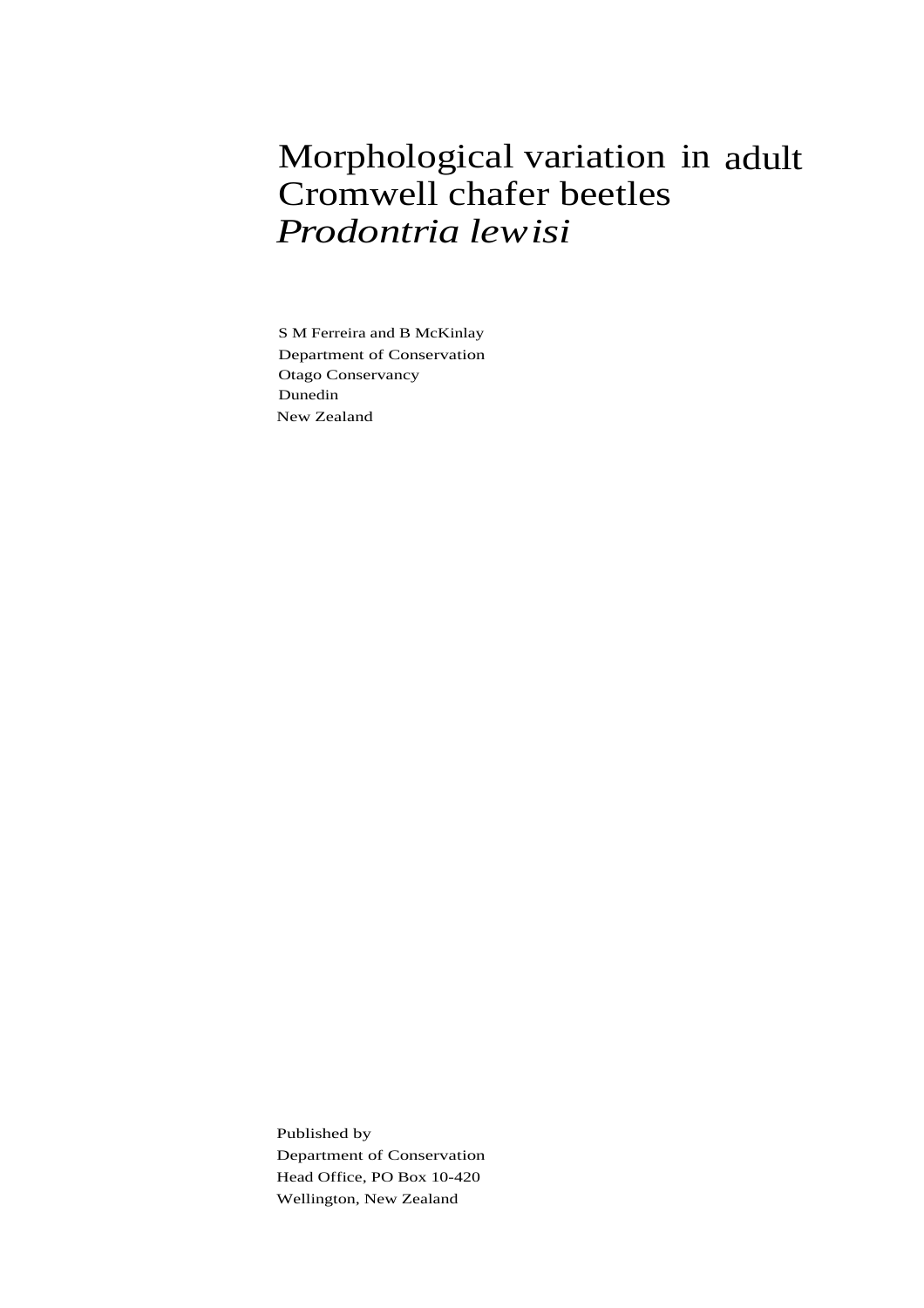This report was commissioned by Otago Conservancy

ISSN 1171-9834

© 1999 Department of Conservation, P.O. Box 10-420, Wellington, New Zealand

Reference to material in this report should be cited thus:

Ferreira, S.M. and McKinlay, B., 1999 Morphological variation in adult Cromwell chafer beetles *Prodontria lewisi. Conservation Advisory Science Notes No. 227,* Department of Conservation, Wellington.

Keywords: Cromwell chafer beetles, *Prodontria lewisi,* morphological variation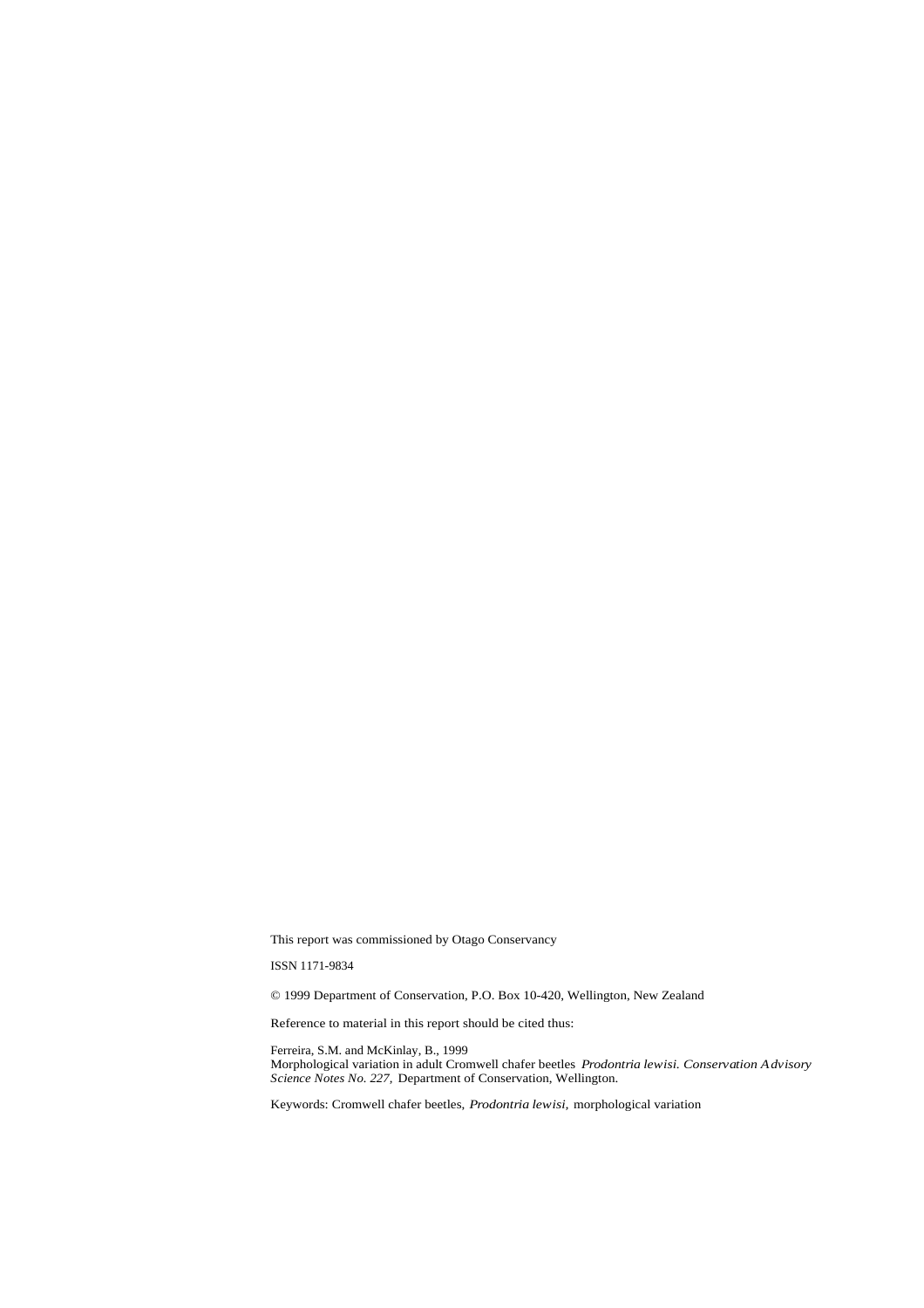#### Abstract

Adult Cromwell chafer beetles *(Prodontria lewisi)* from the Cromwell area were investigated for sex-specific morphological variation. Material from the National Arthropod Collection, Landcare Research Auckland and the Otago Museum that had been collected since the 1940s was examined. Females were significantly larger than males, but size-related variables were not effective in distinguishing between sexes in multivariate space. However, hindleg lengths of males were longer than females and sexes were separated according to this gradient in multivariate space. Sex-specific variation of variables were unimodal and characterised by small standard deviations. The findings support the present taxonomic distinctiveness used to assign a Category A conservation status to this species.

#### l. Introduction

Variation is the essence of biology and is the central feature of evolutionary theory. Biological variation is epitomised by the vast numbers of species involved in various interactions both on an ecological and evolutionary time scale (Price 1988). Morphological variation within species has been the basis of species classification with methods relying on minimising variation within taxonomic groupings (taxa) (Mayr 1963). However, species are often characterised by morphological variation with variants often geographically separated (for examples see Burrows 1965, Van Horn 1965, Peterson 1968).

During field excursions and conservation monitoring (Ferreira & McKinlay 1998) of Cromwell chafer beetles, *Prodontria lewisi* (Broun 1909), potential variation in body size, particularly of adult males, was noted. Emerson & Barratt (1997) used morphological measurements to describe species following a phylogenetic construction of the species constituting the genus *Prodontria.* However, the exact sample size used for each species and population representing a species was not specified. It is likely that, due to the genetic emphasis, few samples were taken from each population.

The Cromwell chafer is a threatened species and is ranked by the Department of Conservation as a Category A; taxonomic distinctiveness is one of the criteria used to make this assessment (Tisdall 1994). Taxonomic distinctiveness is at present scored as three. Cromwell chafers are recognised at the species level and are genetically or morphologically highly distinct from other members of the genus (Emerson 1995). It follows that morphological variation within the single extant population of Cromwell chafers (Ferreira  $\&$ McKinlay 1998) may potentially indicate the possibility of more than one species occurring in the one viable population remaining on the Cromwell Chafer Beetle Reserve. This may have conservation management implications for the continued existence of Cromwell chafers. This study was therefore directed at investigating the following hypotheses (stated as alternative hypotheses):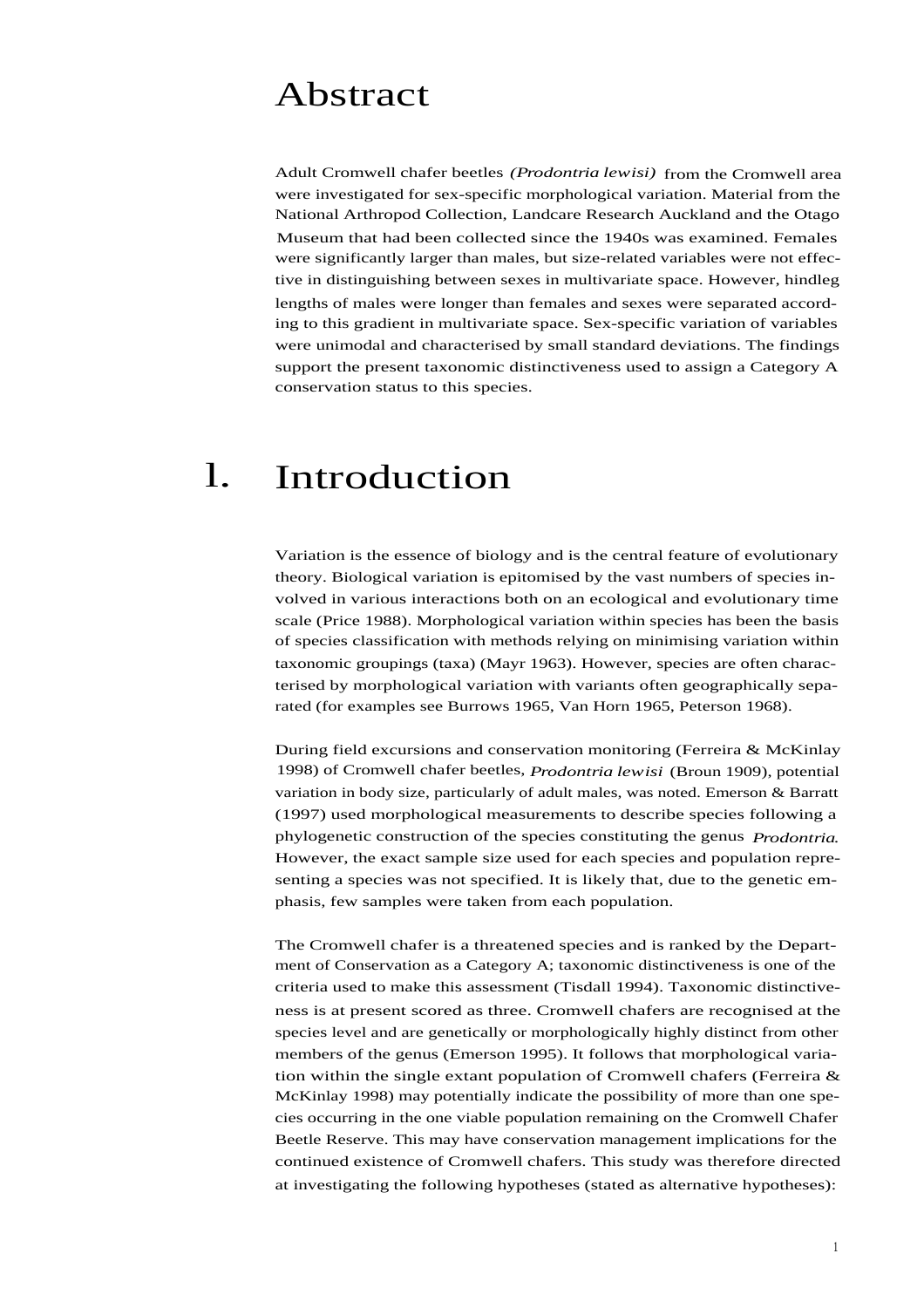- Hypothesis 1: Sex-specific differences in morphology characterise adult chafer beetles occurring on the Cromwell Chafer Beetle Reserve.
- Hypothesis 2: Intra-sex variation in morphological measurements are characterised by a multi-modal distribution.

We used the information obtained to discuss the implications for conservation of Cromwell chafer beetles.

## 2. Material and methods

Data were collated from Armstrong (1987) and included sex-specific total body length and elytra width. We obtained additional specimens from Brian Patrick's and A. Harris collection at the Otago Museum, the National Arthropod Collection in Auckland, and specimens held by the Department of Conservation in Dunedin. The following body measurements (mm) using a vernier caliper  $(\pm 0.02 \text{ mm})$  were taken for each individual:

| Total length:    | Total length measured along the dorsal midline from<br>the tip of the clypeus to the end of the elytra.                    |  |  |
|------------------|----------------------------------------------------------------------------------------------------------------------------|--|--|
| Clypeus length:  | Clypeus length measured along the dorsal midline.                                                                          |  |  |
| Clypeus width:   | Clypeus width measured between the eyes.                                                                                   |  |  |
| Pronotum length: | Pronotum length measured along the dorsal midline.                                                                         |  |  |
| Pronotum width:  | Pronotum width measured across the widest part.                                                                            |  |  |
| Elytral length:  | Elytral length measured along the dorsal midline from<br>the posterior margin of the pronotum to the end of the<br>elytra. |  |  |
| Elytral width:   | Elytral width measured across the widest part of the<br>elytra.                                                            |  |  |
| Elytral height:  | Elytral height measured across the highest part of the<br>elytra.                                                          |  |  |
| Femur length:    | Femur length of the third pair of legs measured from<br>the joint with the body to the joint with the tibia.               |  |  |
| Tibia length:    | Tibia length of the third pair of legs measured from the<br>joint with the femur to the joint with the hind foot.          |  |  |
| Hindfoot length: | Hindfoot length of the third pair of legs measured from<br>the joint with the tibia to the most distal tip of the foot.    |  |  |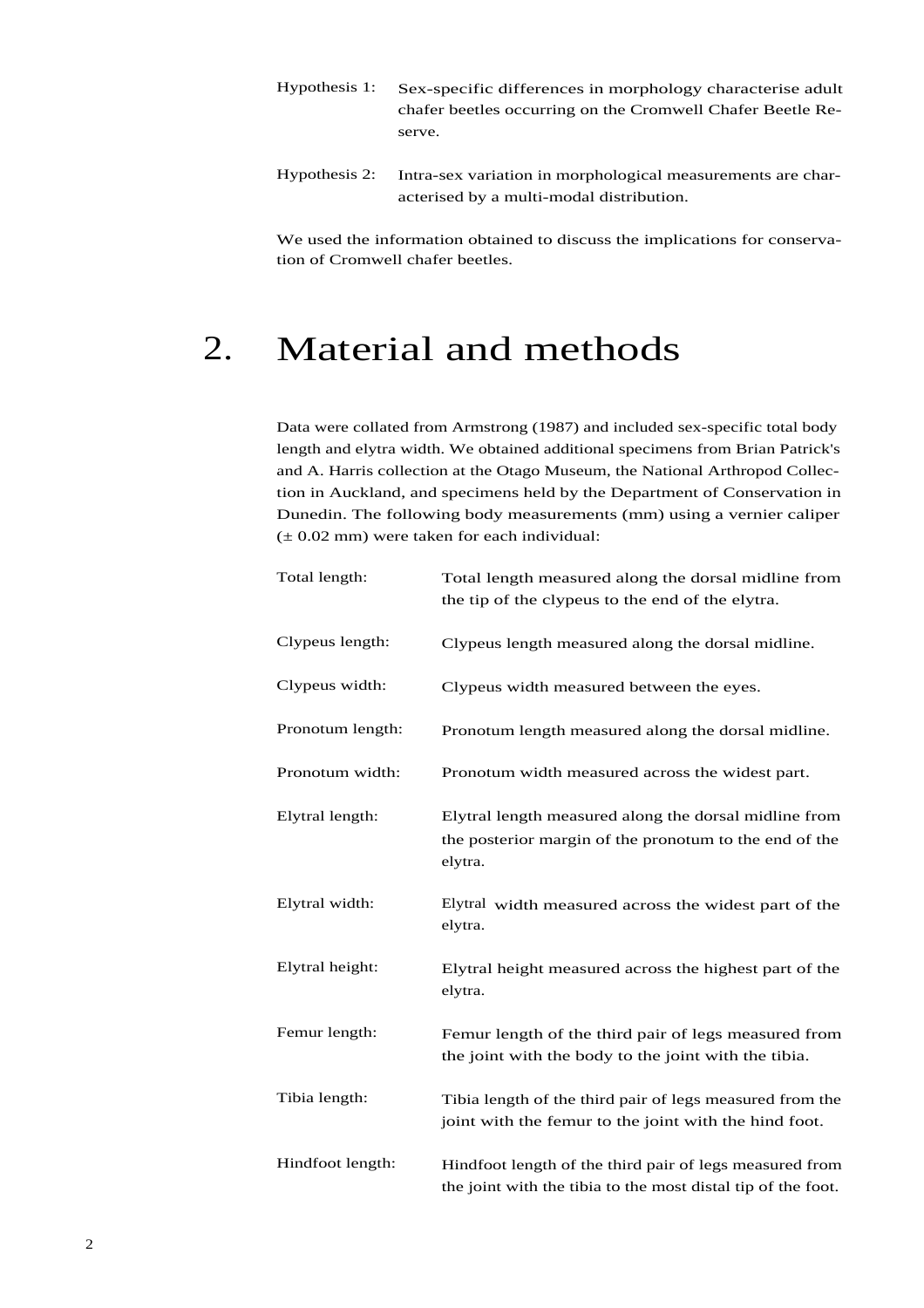We used the lamae structure on antenae to identify sexes (Armstrong 1987). Groupings of individuals within multivariate space were investigated using principal component analysis. Differences in morphological characteristics between groupings within multivariate space were tested using discriminant analysis (Ludwig & Reynolds 1988). Sex-specific differences in various morphological variables were investigated using Student's t-test (Sokal & Rohlf 1969). To investigate Hypthesis 2, we constructed frequency distributions using 15 class intervals defined by the range of values measured for each variable and documented the occurrence of multimodal distributions.

#### 3. Results

Adult chafer beetles differed morphologically between sexes (Wilk's  $\lambda = 0.48$ , *F11,50*=4.95, p<0.01) and were represented by two distinct groups within a two-dimensional component space derived from a suite of morphological characteristics (Figure 1). Factor 1 represented a negative gradient of body size while Factor 2 represented a negative gradient of hindfoot length (Table 1). Only 62% of the total morphological variation present in adult beetles could be explained by these two factors (Table 1). A number of additional factors were required to explain the remaining variation, but none of these factors had eigen values larger than one.

Four morphological variables differed significantly between sexes. Female total length and elytra width were significantly larger than in males (Table 2). However, the ratio of elytra width to total length did not differ between sexes (Females: 0.60±0.03, n=79; Males: 0.60±0.03, n=196; t273=0.18, p=0.86). Male tibia length and hindfoot length were significantly larger than in females (Table 2), which resulted in the ratio of hindleg length to total length being significantly larger for males (Females:  $0.99 \pm 0.05$ , n=23; Males:  $1.11 \pm 0.09$ , n=39; t60 = -6.27,  $p$  < 0.01). All the morphological variables were characterised by unimodal frequency distributions for males as well as females.

### 4. Discussion

The results illustrate that morphological variation in adult Cromwell chafers is most evident between sexes. However, these sex-specific differences are of small scale. Females are slightly larger than males, but total length to width ratios are the same between the sexes. Size variables were located on Factor 1 in principal component analyses and could not distinguish between the sexes along this gradient. In other words, the slightly larger size of females could not distinguish sexes in multivariate space. Factor 2 represented a negative gradient of hindfoot length which separated sexes along this gradient. Males have significantly longer legs than females, which is reflected in the hindleg length to total body length ratios.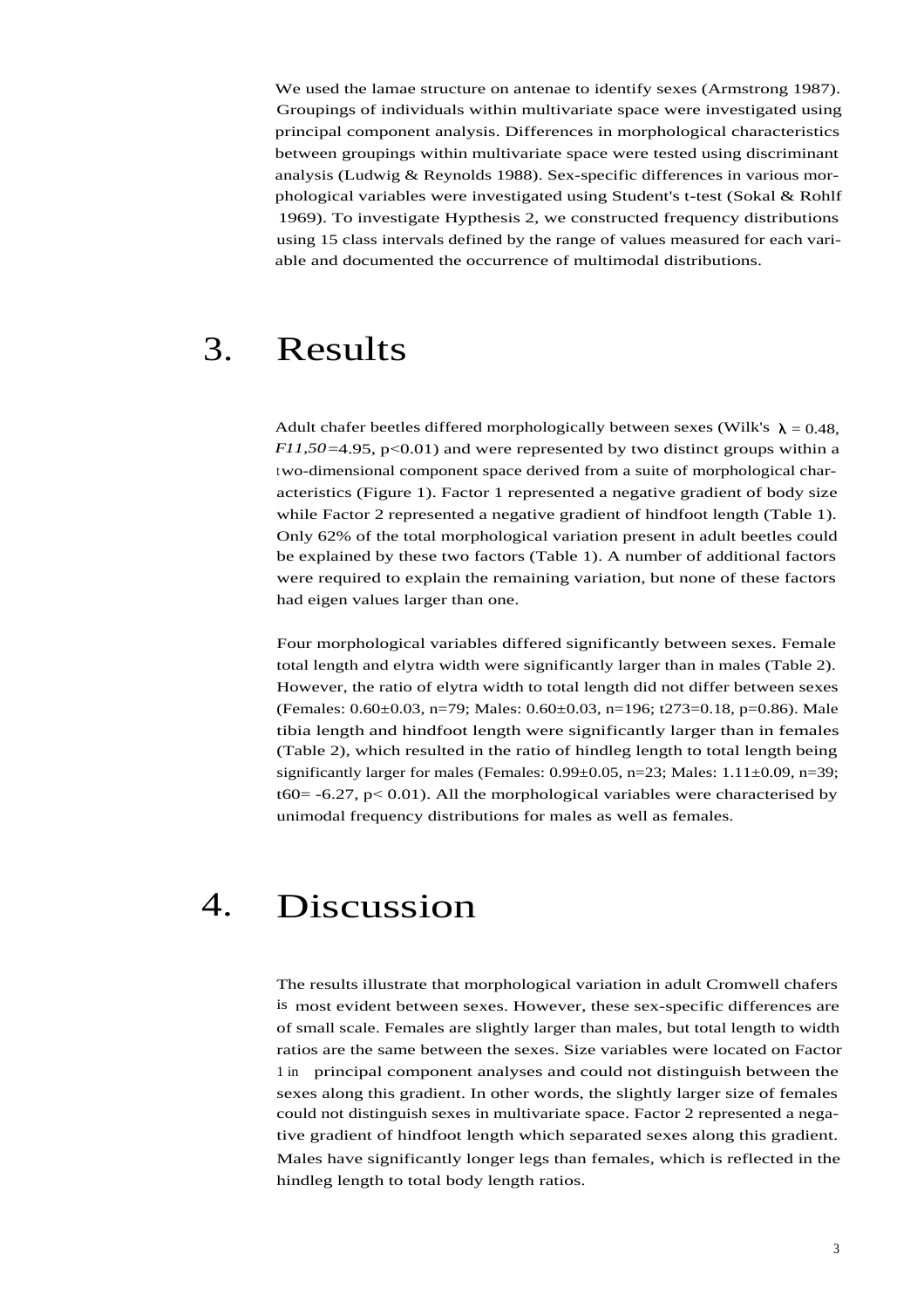Ferreira & McKinlay (1998) suggested that females move shorter distances than males and that, together with locally abundant resources, resulted in females engaging in minimal dispersal activities. Our results reflect a morphological advantage (longer legs) for males to move around more efficiently. This finding supports Ferreira & McKinlay's (1998) suggestion. Females therefore emerge and remain in restricted areas while males do all the searching for females to mate with. Abundant resources at the emergence sites of females (Ferreira & McKinlay 1998) result in females obtaining enough energy for body maintenance, survival and egg production while waiting for males to find them and mate with them.

Geographical variation in genetic as well as morphological features in the genus *Prodontria* is the basis on which species have been identified within this genus (Emerson 1995). This classification suggested that within species, variation of members of this genus should therefore be relatively small. In contrast to this suggestion, it has been proposed, following incidental field observations (S.M. Ferreira, personal observations), that Cromwell chafer adults are characterised by large morphological variation. The results proved the opposite. All sex-specific morphological variables measured were characterised by small standard deviations (only elytra height and hindfoot length were characterised by a coefficient of variance larger than 10) (see Table 2). Furthermore, all variables were characterised by unimodal frequency distributions.

Our results therefore illustrate sexual differences in morphology, supporting Hypothesis 1. Furthermore, unimodal distributions characterise all sex-specific morphological variables, falsifying Hypothesis 2. These findings reflect positively on the conservation status of Cromwell chafer beetles. The findings here support the taxonomic distinctiveness score assigned to this species using Tisdall's (1994) scoring methods. The Cromwell chafer beetle is the only species of the genus *Prodontria* occurring on the Cromwell Chafer Beetle Nature reserve and is genetically or morphologically highly distinct from other members of the genus.

## 5. Acknowledgements

We would like to thank Brian Patrick, Tony Williams and Trevor Crosby for assistance in obtaining specimens from collections under their curatorship. Shirley McQueen and Ian Mackenzie made comments on an earlier draft.

### 6. References

Armstrong, H.E. 1987 (unpublished). *Ecology of the Cromwell chafer beetle.* MSc thesis, University of Otago, Dunedin.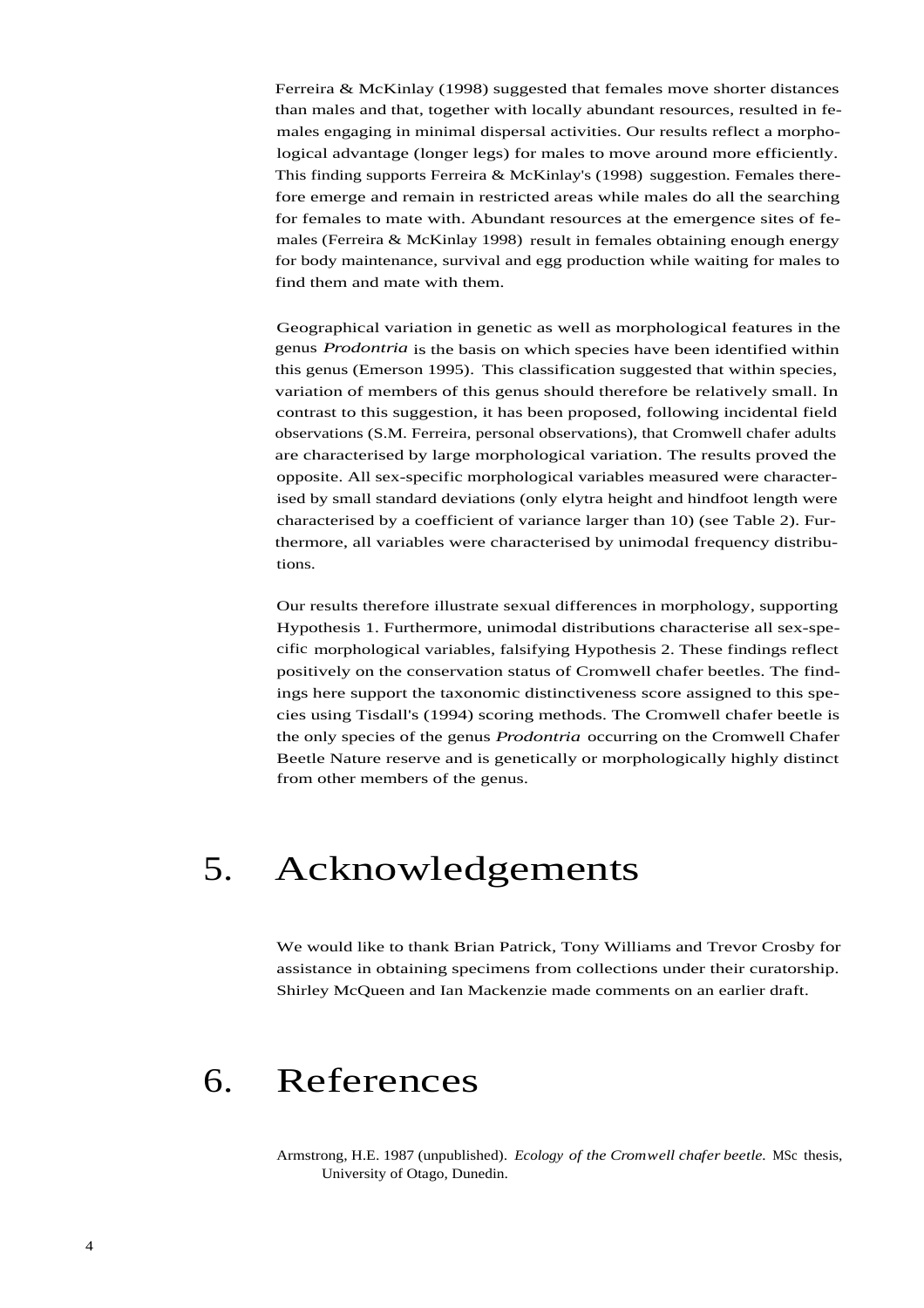- Burrows, C.J. 1965. Some discontinuous distributions of plants within New Zealand and there ecological significance. Part 11. Disjunction between Otago-Southland and Nelso-Marlborough and related distribution patterns. *Tuatara* 13: 9-29.
- Emerson, B.C. 1995 (unpublished). *Population structure, phylogeny and biogeography of the* Prodontria *(Coleoptera; Scarabaeidae; Melolonthinae).* PhD thesis, University of Otago, Dunedin.
- Emerson, B.C. & Barratt, B.I.P 1997. Descriptions of seven new species of the genus *Prodontria* (Coleoptera: Scarabaeidae: Melolonthinae) within a phylogenetic framework of the genera *Prodontria* and *Odontria. The Coleopterists'Bulletin* 51: 23-26.
- Ferreira, S.M. & McKinlay, B. 1998. Conservation monitoring of the Cromwell chafer beetle *(Prodontria lewisii)* 1986-1997. *Science and Research Series* (Submitted).
- Ludwig,J.A. & Reynold sJE 1988. *Statistical ecology: A primer on methods and computing.* Wiley-Interscience, NewYork.
- Mayr, E. 1963. *Animal species and evolution.* Harvard University Press, Cambridge, Massachusetts.
- Peterson, A.J. 1968. Geographical variation in *Paprides nitidus* (Hutton) (Orthoptera: Acrididae). *New Zealand journal of science* 11: 693-705.
- Price, P.W. 1988. An overview of organismal interactions in ecosystems in evolutionary and ecological time. *Agriculture, Ecosystems and Environment* 24: 369-377.
- Sokal, R.R & Rohlf, FJ. 1969. *Biometry: the principles and practice of statistics in biology.* WH. Freeman & Co., San Francisco.
- Tisdall, C. 1994. *Setting priorities for the conservation of New Zealand's plants and animals.* Department of Conservation, Wellington.
- Van Horn, D. 1965. Variations in size and phallic morphology among populations of *Melanoplus dodgei* (Thomas) in the Colorado Front Range (Orthoptera: Acrididae). *Transactions of the American Entomological Society* 91: 95-119.

Table 1. Factor scores of morphological variables on two components derived through principle component analysis. Variables located on each factor are in bold.

| Variable             | Factor 1 | Factor 2 |  |
|----------------------|----------|----------|--|
| Total length         | $-0.78$  | 0.24     |  |
| Clypeus length       | $-0.71$  | 0.15     |  |
| Clypeus width        | $-0.59$  | 0.09     |  |
| Pronotum length      | $-0.72$  | 0.10     |  |
| Pronotum width       | $-0.93$  | 0.09     |  |
| Elytra length        | $-0.85$  | 0.25     |  |
| Elytra width         | $-0.64$  | 0.25     |  |
| Elytra height        | $-0.64$  | $-0.12$  |  |
| Femur length         | $-0.65$  | $-0.36$  |  |
| Tibia length         | $-0.68$  | $-0.56$  |  |
| Hindfoot length      | $-0.30$  | $-0.74$  |  |
| Eigen value          | 5.62     | 1.23     |  |
| Percentage explained | 51.12    | 11.21    |  |